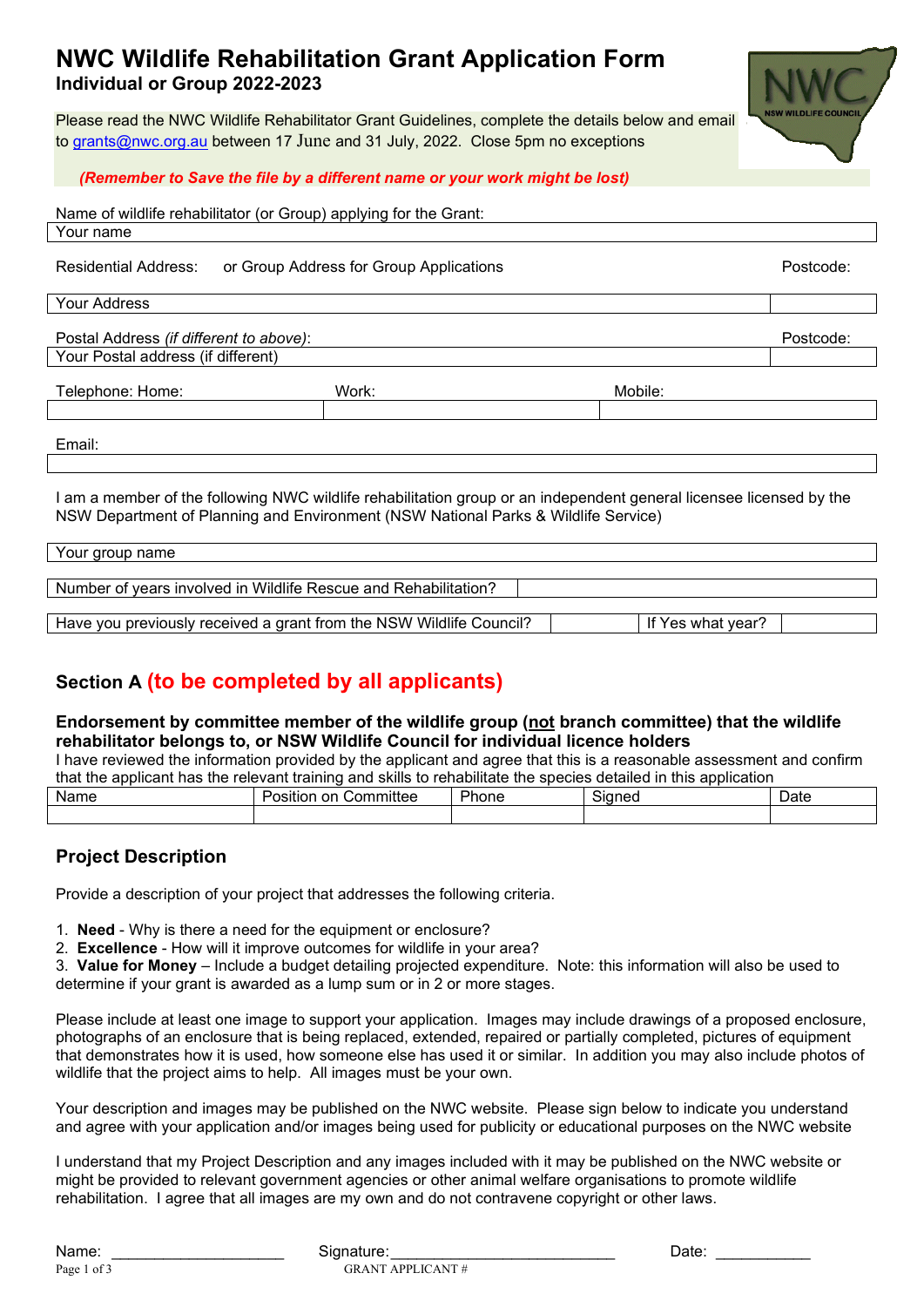This section has been intentionally left blank to allow for the project description to be included.

*Please provide a concise summary project description (recommended less than 50 words).*

*Please provide a more detailed project description*